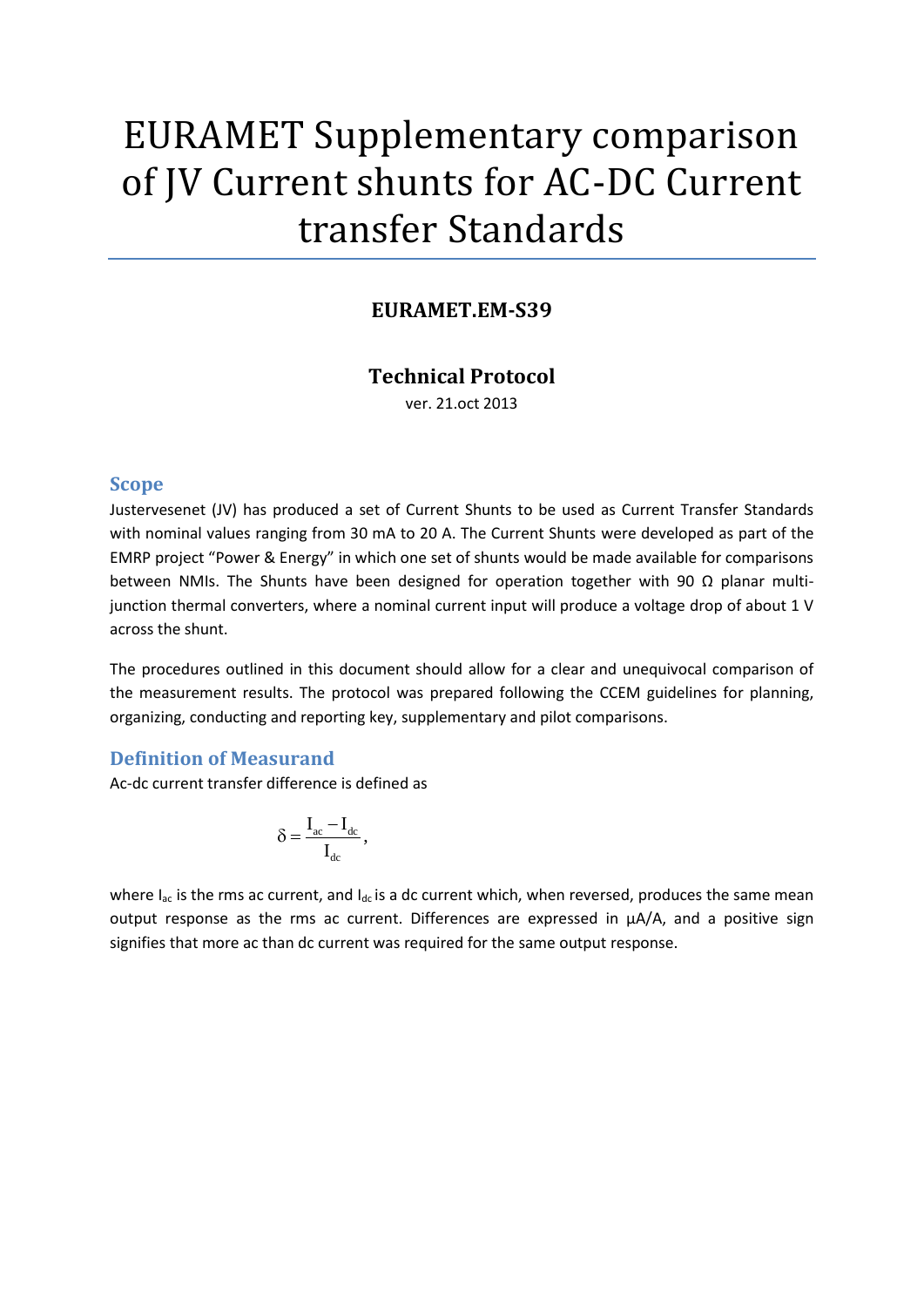# **Travelling Standards**

The traveling standards consist of 8 JV AC-DC current shunts with nominal operating current values of 30 mA, 100mA, 300 mA, 1 A, 3 A, 5 A, 10 A and 20A. The shunts have been produced at NOTE NORGE AS located at Kjeller, Norway, based on a design made by JV.



**Figure 1: The current shunts viewed from the output side.**

The 20 A shunt has UHF connectors, while all the others have N connectors.

### **Measuring Conditions**

- If the ac-dc difference of the connected thermal converters is *not* known, the contribution of the thermal converters must be eliminated by switching the positions of them and averaging the results.
- The results must *either* be averaged from measurements of the shunt in both "Lo" and "Hi" position, *or* if it is to be measured only in the "Lo" position, the asymmetry of the setup must be accounted for in the uncertainty budget.
- At least 1 hour should be allowed for stabilization after the first application of current, and sufficient delay time should be used between successive applications of alternating and direct current.
- Recommended ambient conditions are 23±1°C and a relative humidity of 45±5%.